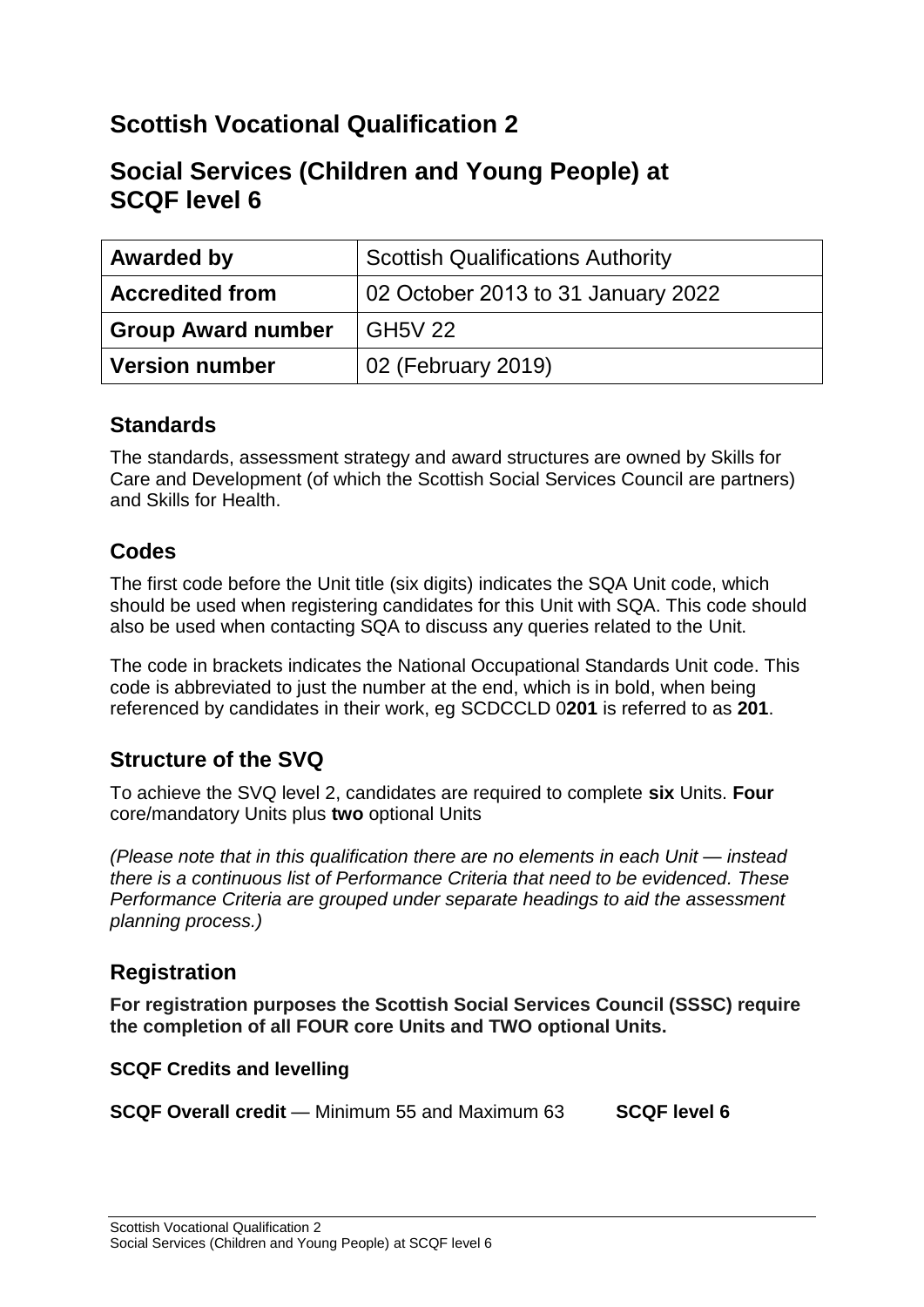# **Core/mandatory Units — Complete all four Units**

## **H5KP 04 (SCDCCLD0201) — 10 SCQF Credits at SCQF level 6**

#### **Support effective communication**

- $\bullet$  Identify how best to support communication with and by children
- ◆ Support children to communicate
- ◆ Communicate with children and key people
- ◆ Respond to questions and concerns of children and key people
- ◆ Contribute to communicating through records and reports

#### **H5NB 04 (SCDHSC0022) — 10 SCQF Credits at SCQF level 6**

#### **Support the health and safety of yourself and individuals**

- Carry out health and safety checks before you begin work activities
- Ensure your actions support health, safety and security in the place where you work
- ◆ Take action to deal with emergencies

## **H5L4 04 (SCDCCLD0202) — 9 SCQF Credits at SCQF level 6**

#### **Support the safeguarding of children**

- Clarify your awareness of harm, abuse and safeguarding
- Work in ways that help to safeguard children from harm or abuse
- Work in ways that help children feel safe and valued
- Work in ways that support the rights, inclusion and wellbeing of children
- ◆ Help children to keep safe

## **H5L5 04 (SCDHSC0023) — 8 SCQF Credits at SCQF level 6**

#### **Develop your own knowledge and practice**

- ◆ Reflect on your current practice
- Plan to develop your knowledge and practice
- ◆ Apply acquired knowledge and skills in your work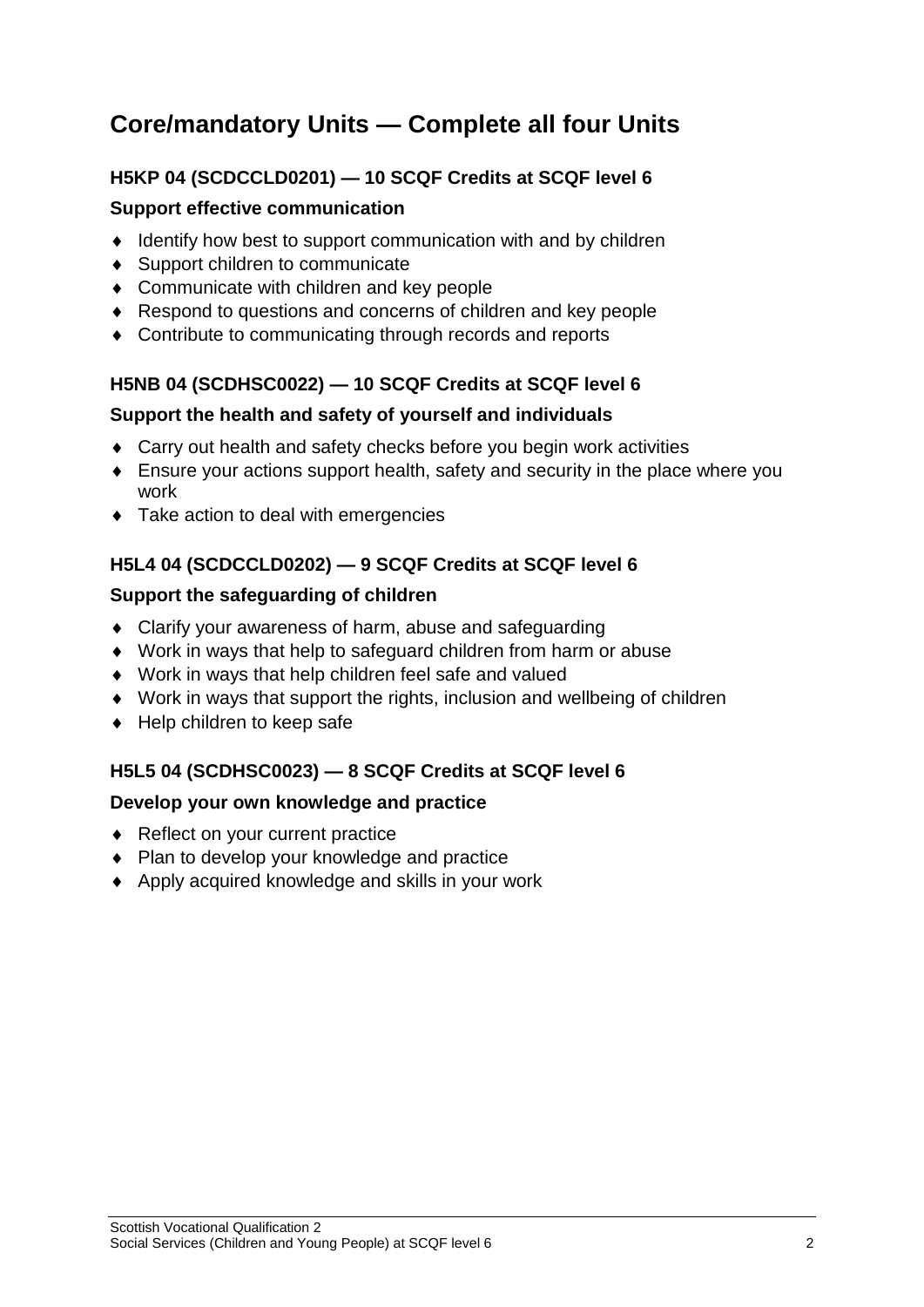# **Optional Units — Choose two Units**

### **H5L6 04 (SCDCCLD0203) —10 SCQF Credits at SCQF level 6**

#### **Support the development of children and young people**

- Support the physical development of children and young people
- Support the emotional and social development of children and young people
- Support the linguistic and communication and cognitive development of children and young people
- Contribute to planning for the developmental needs of children and young people.

## **H5L7 04 (SCDCCLD0205) — 9 SCQF Credits at SCQF level 6**

#### **Maintain environments to meet children's needs**

- $\bullet$  Prepare a safe physical environment
- ◆ Prepare a stimulating environment
- Maintain an environment that builds children's confidence and resilience
- ◆ Support routines for children

## **H5L8 04 (SCDCCLD0206) — 9 SCQF Credits at SCQF level 6**

#### **Support children's learning through play**

- Participate in activities to encourage communication and language through play
- ◆ Encourage children's imaginative play
- ◆ Encourage children to be creative
- $\triangleleft$  Support physical play
- ◆ Encourage children to explore and investigate
- Contribute to the assessment of children's learning through play

#### **H5PB 04 (SCDHSC0241) — 9 SCQF Credits at SCQF level 6**

#### **Contribute to the effectiveness of teams**

- Agree your role and responsibilities within the team
- ◆ Participate effectively as a team member
- ◆ Contribute to improving the team's effectiveness

#### **H5LA 04 (SCDCCLD0208) — 11 SCQF Credits at SCQF level 6**

#### **Support the care of babies and children**

- Observe babies and children as part of your everyday work
- Care for the physical and nutritional needs of babies and children for whom you are responsible
- ◆ Provide play activities to encourage learning and development
- Communicate with babies and children, understand and respond to their preferences and needs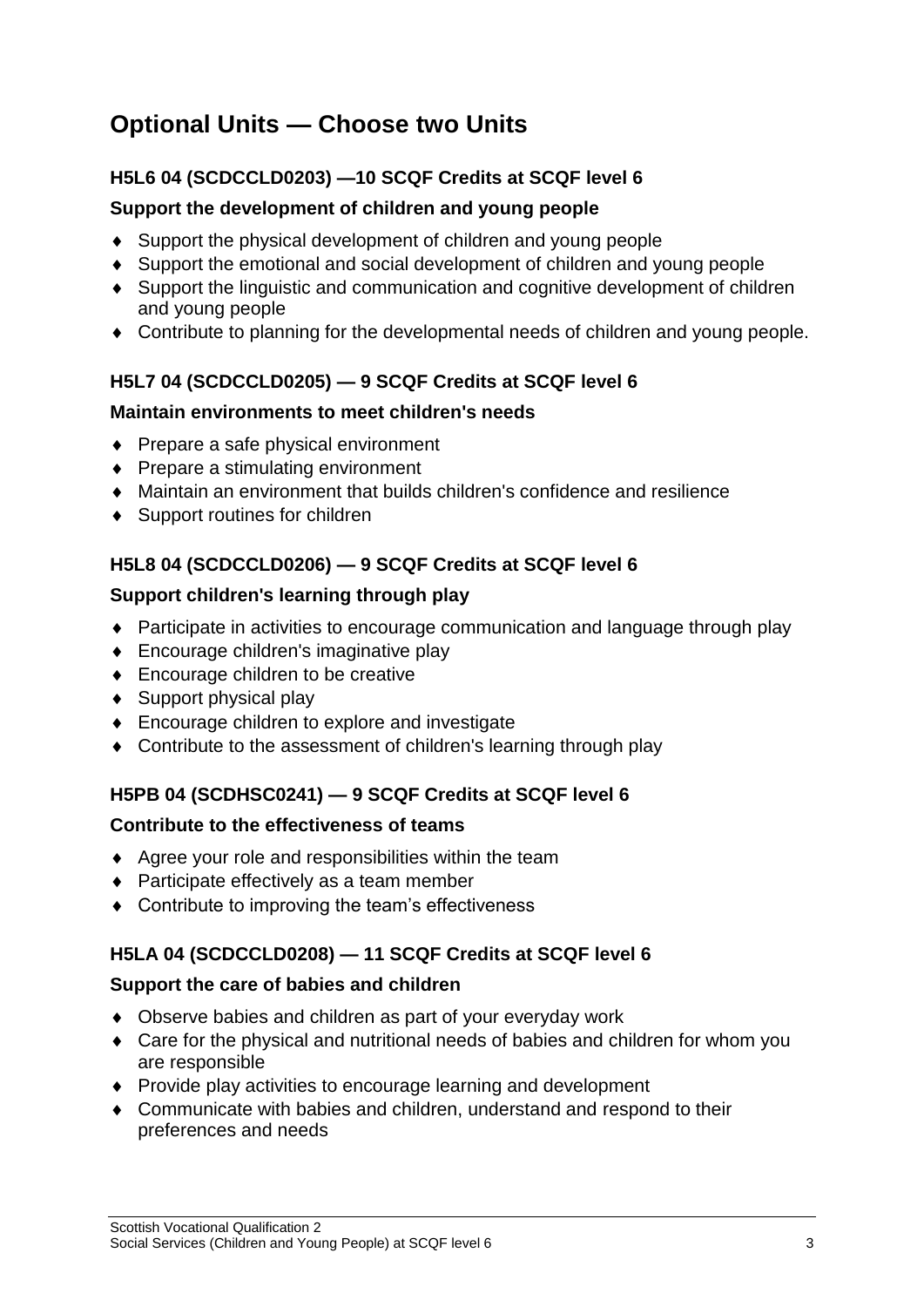### **H5LB 04 (SCDCCLD0209) — 9 SCQF Credits at SCQF level 6**

#### **Support a child with additional support needs**

- Support a child with additional support needs by providing care and encouragement
- Provide support to help the child to participate in activities and experiences
- Support the child and key people according to the procedures of the setting

#### **DT1E 04 (SKAPW34) — 15 SCQF Credits at SCQF level 6**

#### **Work with children and young people to create play spaces and support freely chosen self-directed play**

- Work with children and young people to create a range of play spaces
- Support play spaces for children and young people's freely chosen, self-directed play

## **H5ML 04 (SCDCCLD0247) — 9 SCQF Credits at SCQF level 6**

#### **Support the acquisition of a new language through immersion by children in an early years setting**

- Recognise your contribution to language immersion within a setting
- ◆ Contribute to a positive language learning environment
- $\bullet$  Include families in the child's progress
- Support assessment and planning activities within the setting to enable children to learn a new language.
- ◆ Support children to develop language skills
- Contribute to monitoring and evaluation of progress

For further information on this qualification, please contact:

## **SQA Care**

**Telephone:** 0345 213 5471

**e-mail**: sqacare@sqa.org.uk